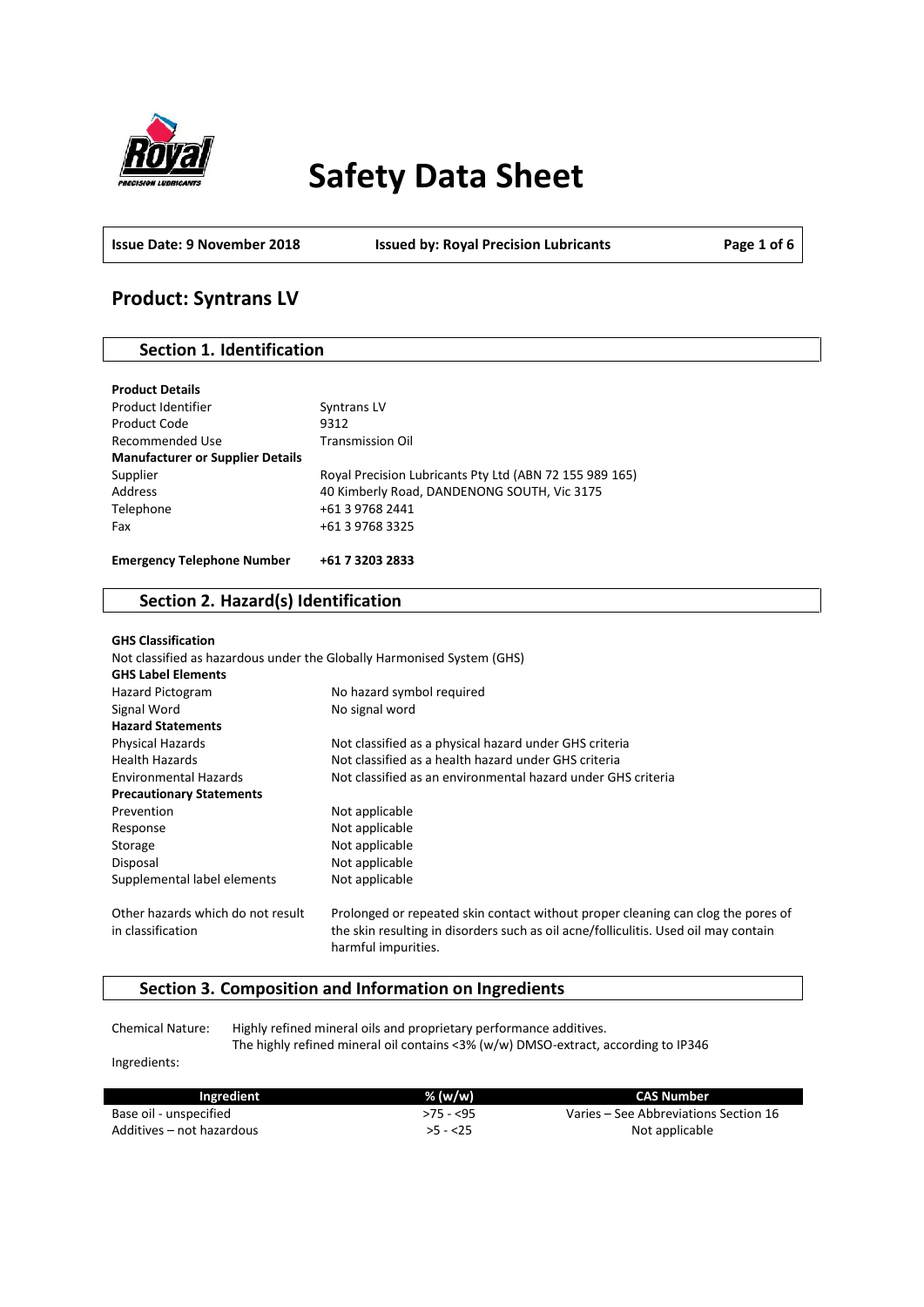There are no additional ingredients present which, within the current knowledge of the supplier and in the concentrations applicable, are classified as hazardous to health or the environment and hence require reporting in this section.

| <b>Section 4. First-aid measures</b>                            |                                                                                                                                                                                            |
|-----------------------------------------------------------------|--------------------------------------------------------------------------------------------------------------------------------------------------------------------------------------------|
| Eye contact:                                                    | Flush eye with copious quantities of water.<br>If persistent irritation occurs, obtain medical attention.                                                                                  |
| Inhalation:                                                     | No treatment necessary under normal conditions of use.<br>If symptoms persist, obtain medical attention.                                                                                   |
| Skin contact:                                                   | Remove contaminated clothing. Flush exposed area with water and follow by<br>washing with soap if available.<br>If persistent irritation occurs, obtain medical attention.                 |
| If swallowed:                                                   | In general no treatment is necessary unless large quantities are swallowed. Do<br>not induce vomiting and obtain medical advice.                                                           |
| Most important symptoms and<br>effects, both acute and delayed: | Oil acne/folliculitis signs and symptoms may include formation of black pustules<br>and spots on the skin of exposed areas.<br>Swallowing may result in nausea, vomiting and/or diarrhoea. |
| <b>Protection of first-aiders:</b>                              | When administering first aid, ensure that you are wearing the appropriate<br>personal protective equipment according to the incident, injury and<br>surroundings.                          |
| Notes to physician:                                             | Treat symptomatically.                                                                                                                                                                     |

# **Section 5. Fire-fighting measures**

| Suitable extinguishing equipment:     | Foam, water spray or fog. Dry chemical powder, carbon dioxide, sand or earth<br>may be used for small fires only.                                                                               |
|---------------------------------------|-------------------------------------------------------------------------------------------------------------------------------------------------------------------------------------------------|
|                                       | Do not use water in a jet.                                                                                                                                                                      |
| Specific hazards during firefighting: | Combustible liquid. In a fire, or if heated, a pressure increase will occur and the<br>container may burst with the risk of a subsequent explosion.                                             |
|                                       | May produce toxic fumes if burning including possibly carbon monoxide,                                                                                                                          |
|                                       | airborne solid and liquid particulates and gases and unidentified organic and<br>inorganic compounds.                                                                                           |
| Special protective equipment and      | Proper protective equipment including chemical resistant gloves are to be                                                                                                                       |
| precautions for firefighters:         | worn; chemical resistant suit is indicated if large contact with spilled product is<br>expected. Positive pressure Self-Contained Breathing Apparatus and full turn<br>out gear should be worn. |
| <b>HazChem Code:</b>                  | None                                                                                                                                                                                            |

## **Section 6. Accidental release measures**

| Personal precautions, protective<br>equipment and emergency procedures: | Avoid contact with skin and eyes, use appropriate personal protective<br>equipment. Evacuate surrounding areas if necessary. Remove all ignition<br>sources.                                                                                                                                                |
|-------------------------------------------------------------------------|-------------------------------------------------------------------------------------------------------------------------------------------------------------------------------------------------------------------------------------------------------------------------------------------------------------|
| <b>Environmental precautions:</b>                                       | Stop leak if without risk. Use appropriate containment to avoid<br>environmental contamination. Prevent from spreading or entering drains,<br>ditches or rivers by using sand, earth or other appropriate barriers.<br>Local authorities should be advised if significant spillages cannot be<br>contained. |
| <b>Methods and materials for containment</b><br>and cleaning up:        | Slippery when spilt. Avoid accidents, clean up immediately.<br>Reclaim liquid directly or in an absorbent.<br>Soak up residue with an absorbent such as clay, sand or other suitable<br>material and dispose of properly.                                                                                   |

# **Section 7. Handling and storage**

| <b>Precautions for safe handling:</b> | Use in a well ventilated area.                                        |
|---------------------------------------|-----------------------------------------------------------------------|
|                                       | Wear appropriate protective equipment (See Section 8) and clothing to |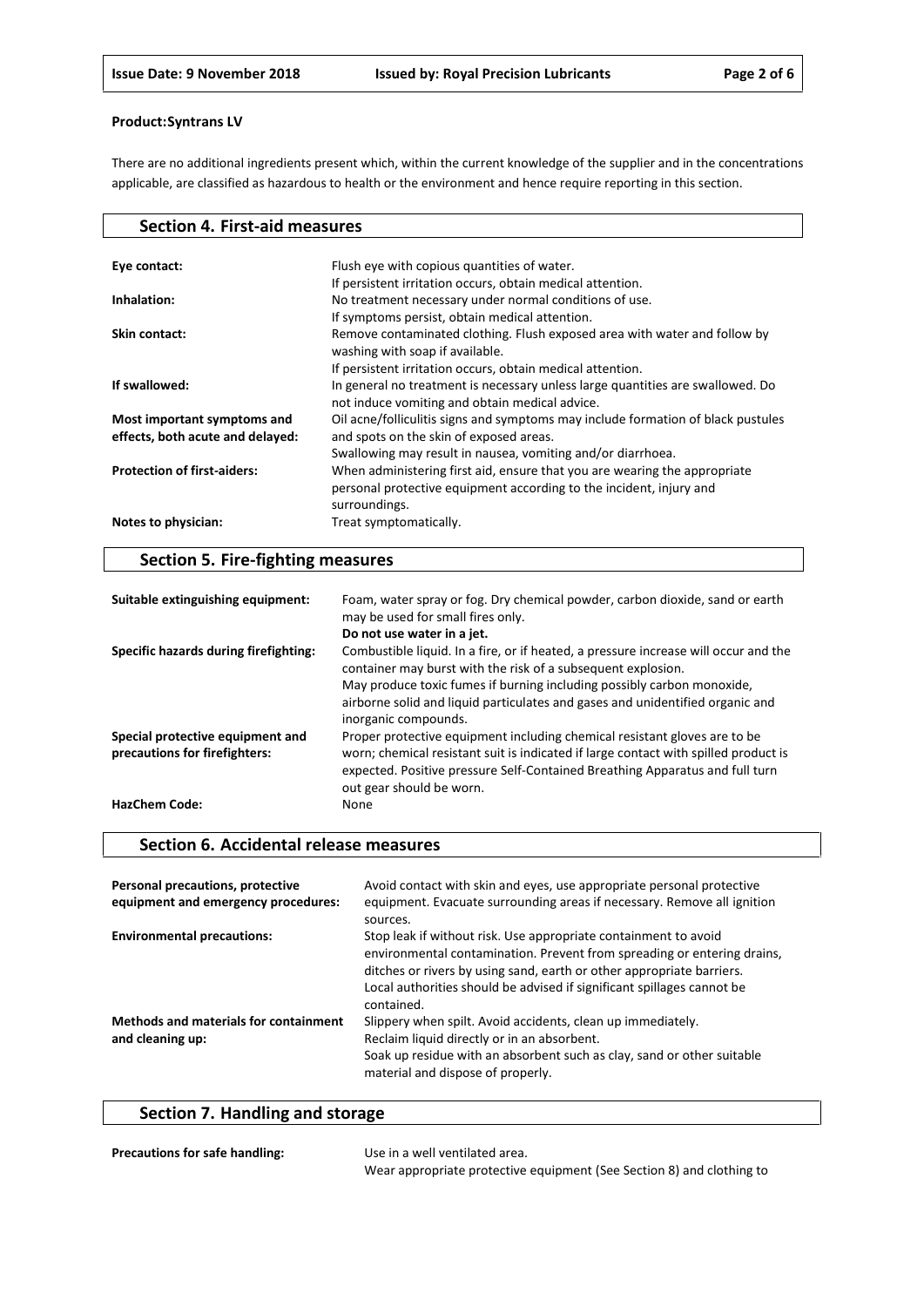| <b>Product: Syntrans LV</b> |  |
|-----------------------------|--|
|-----------------------------|--|

|                                                                  | avoid inhalation of fumes or mist and contact with skin and eyes.                                                                                                                                               |
|------------------------------------------------------------------|-----------------------------------------------------------------------------------------------------------------------------------------------------------------------------------------------------------------|
|                                                                  | Containers not in use should be closed.                                                                                                                                                                         |
|                                                                  | Do not smoke.                                                                                                                                                                                                   |
|                                                                  | Always wash hands after handling and prior to eating, drinking, smoking or<br>using the toilet.                                                                                                                 |
| Conditions for safe storage, including<br>any incompatibilities: | Classified as a Class C2 (COMBUSTIBLE LIQUID) for the purposes of storage<br>and handling.                                                                                                                      |
|                                                                  | Store in a cool, well ventilated area away from heat and other sources of<br>ignition, oxidising agents, foodstuffs, and out of direct sunlight.<br>Keep containers securely sealed and protect against damage. |

# **Section 8. Exposure controls and personal protection**

| <b>National Exposure Standards:</b>  | No exposure standard has been established, however, the TWA National<br>Occupational Health and Safety Commission (NOHSC) exposure standard for oil mist<br>is 5 mg/m <sup>3</sup> . As with all chemicals, exposure should be kept to the lowest possible<br>level. |
|--------------------------------------|----------------------------------------------------------------------------------------------------------------------------------------------------------------------------------------------------------------------------------------------------------------------|
| <b>Biological limit values:</b>      | Not available                                                                                                                                                                                                                                                        |
| <b>Engineering Controls:</b>         | Ventilation - Use in well ventilated areas. Where ventilation is inadequate, a local<br>exhaust ventilation system is required.                                                                                                                                      |
| <b>Personal Protective Equipment</b> |                                                                                                                                                                                                                                                                      |
| <b>Respiratory Protection:</b>       | Normally not required, however if mists or vapours are generated in a poorly<br>ventilated area an approved respirator with a replaceable vapour/mist filter is<br>recommended.                                                                                      |
| <b>Eve Protection:</b>               | Safety glasses with side shields, goggles or full face mask as appropriate. Individual<br>circumstances will dictate the final choice of protection.                                                                                                                 |
| Skin / Body Protection:              | Always wear long sleeves and long trousers or coveralls, and enclosed footwear or<br>safety boots when handling this product. It is recommended that chemical resistant<br>gloves (e.g. PVC) be worn when handling this product.                                     |

# **Section 9. Physical and Chemical Properties**

| Viscous amber liquid |
|----------------------|
| Not available        |
| Not available        |
| Not available        |
| Insoluble            |
| Not applicable       |
| 30.1 cSt             |
| $6.1$ $cSt$          |
| 0.848                |
| $>220^{\circ}$ C     |
| Combustible Liquid   |
| Not available        |
| Not available        |
|                      |

# **Section 10. Stability and Reactivity**

| Reactivity:                                        | No specific test data available for this product. Refer to Conditions to avoid and<br>Incompatible materials for additional information. |
|----------------------------------------------------|------------------------------------------------------------------------------------------------------------------------------------------|
| <b>Chemical stability:</b>                         | Stable under normal conditions of storage and handling.                                                                                  |
| <b>Possibility of hazardous</b><br>reactions:      | Reacts with strong oxidising agents.                                                                                                     |
| <b>Conditions to avoid:</b>                        | Heat, direct sunlight, open flames or other sources of ignition.                                                                         |
| <b>Incompatible Materials:</b>                     | Strong oxidizing agents.                                                                                                                 |
| <b>Hazardous Decomposition</b><br><b>Products:</b> | Under normal conditions of storage and use hazardous decomposition products are not<br>expected to be produced.                          |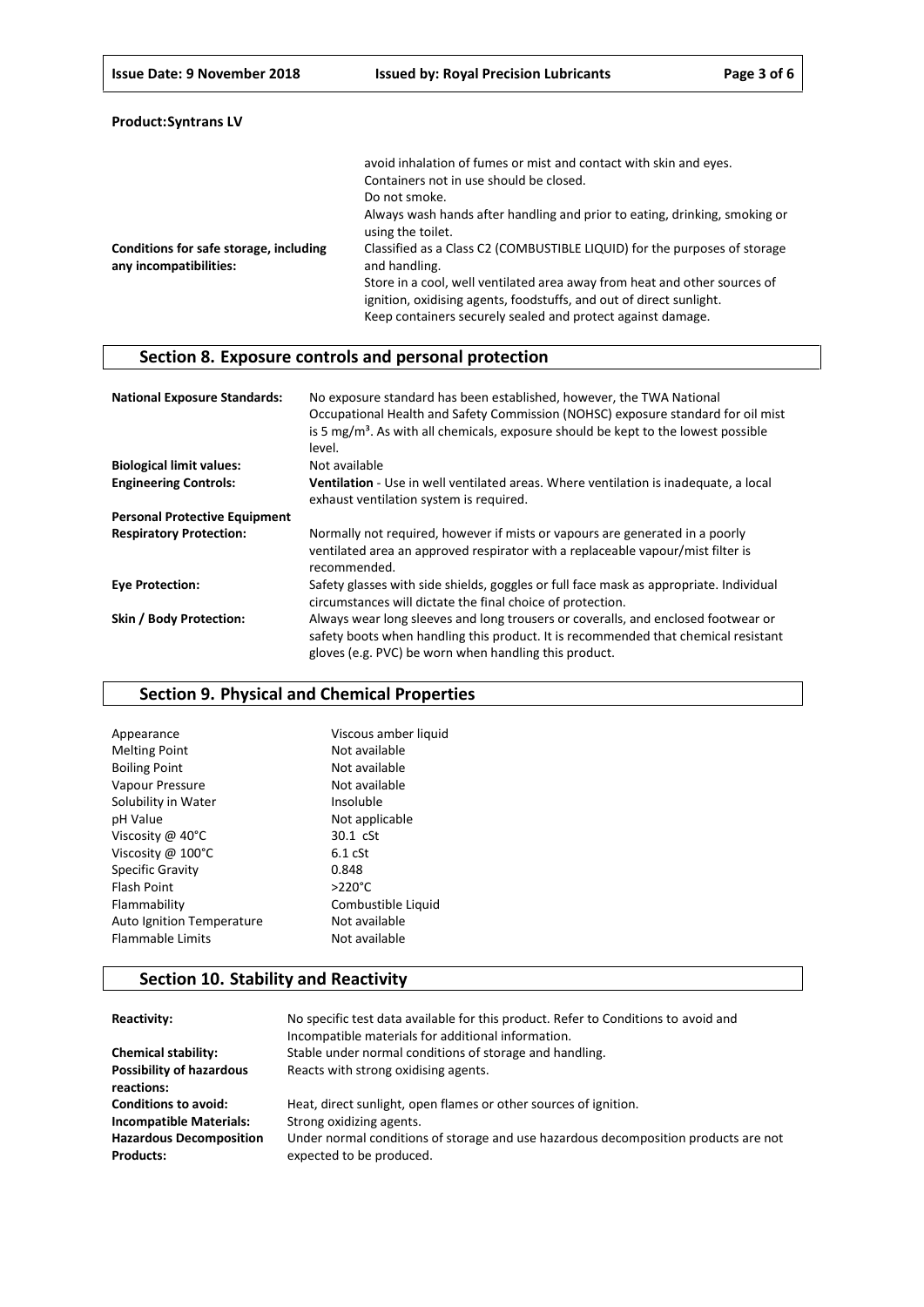## **Section 11. Toxicological information**

Information given is based on data on the components and the toxicology of similar products. Unless indicated otherwise, the data presented is representative of the product as a whole, rather than for the individual component(s). Skin and eye contact are the primary routes of exposure although exposure may occur following accidental swallowing.

| <b>Acute toxicity</b>                | Acute oral toxicity: LD50 rat: >5,000 mg/kg. Expected to be of low toxicity.                  |
|--------------------------------------|-----------------------------------------------------------------------------------------------|
|                                      | Acute inhalation toxicity: Not considered to be an inhalation hazard under normal             |
|                                      | conditions of use.                                                                            |
|                                      | Acute dermal toxicity: LD50 rabbit: >5,000 mg/kg. Expected to be of low toxicity.             |
| Skin corrosion/irritation            | Expected to be slightly irritating. Prolonged or repeated skin contact without proper         |
|                                      | cleaning can clog the pores of the skin resulting in disorders such as oil acne/folliculitis. |
| Serious eye damage/eye<br>irritation | Expected to be slightly irritating                                                            |
| Respiratory or skin<br>sensitisation | Not expected to be a skin sensitiser.                                                         |
| <b>Germ cell mutagenicity</b>        | Not considered a mutagenic hazard.                                                            |
| Carcinogenicity                      | Not expected to be carcinogenic.                                                              |
|                                      | Product contains mineral oils of types shown to be non-carcinogenic in animal skin-           |
|                                      | painting studies. Highly refined mineral oils are not classified as carcinogenic by the       |
|                                      | International Agency for Research on Cancer (IARC).                                           |
| <b>Reproductive toxicity</b>         | Not expected to impair fertility. Not expected to be developmental toxicant.                  |
| STOT - single exposure               | Not expected to be a hazard.                                                                  |
| STOT – repeated exposure             | Not expected to be a hazard.                                                                  |
| <b>Aspiration toxicity</b>           | Not considered an aspiration hazard.                                                          |
| <b>Further information</b>           | <b>USED</b> oils may contain harmful impurities that have accumulated during use. The         |
|                                      | concentration of such impurities will depend on use and they may present risks to health      |
|                                      | and the environment on disposal. ALL used oil should be handled with caution and skin         |
|                                      | contact avoided as far as possible.                                                           |

# **Section 12. Ecological information**

Eco toxicological data has not been determined specifically for this product. Information given is based on a knowledge of the components and the ecotoxicology of similar products. Unless indicated otherwise, the data presented is representative of the product as a whole, rather than for individual component(s).

#### **Ecotoxicity**

| Toxicity to fish (Acute toxicity)                    | Expected to be practically non-toxic.                                                                                                                                        |
|------------------------------------------------------|------------------------------------------------------------------------------------------------------------------------------------------------------------------------------|
| Toxicity to crustacean (Acute toxicity)              | Expected to be practically non-toxic.                                                                                                                                        |
| Toxicity to algae/aquatic plants (Acute<br>toxicity) | Expected to be practically non-toxic.                                                                                                                                        |
| Toxicity to fish (Chronic toxicity)                  | Data not available.                                                                                                                                                          |
| Toxicity to crustacean (Chronic toxicity)            | Data not available.                                                                                                                                                          |
| Toxicity to microorganisms (Acute toxicity)          | Data not available.                                                                                                                                                          |
| Persistence and degradability                        |                                                                                                                                                                              |
| Biodegradability                                     | Expected to be not readily biodegradable. Major constituents are<br>expected to be inherently biodegradable, but contains components that<br>may persist in the environment. |
| <b>Bioaccumulative potential</b>                     |                                                                                                                                                                              |
| <b>Bioaccumulation</b>                               | Contains components with the potential to bio accumulate.                                                                                                                    |
| Partition coefficient: n-octanol/water               | Pow: >6 based on information on similar products.                                                                                                                            |
| Mobility in soil                                     |                                                                                                                                                                              |
| Mobility                                             | Liquid under most environmental conditions. If it enters soil, it will adsorb<br>to soil particles and will not be mobile.<br>Floats on water.                               |
| <b>Other adverse effects</b>                         |                                                                                                                                                                              |
| Additional acological information                    | Draduct is a mixture of non volatile components which are not expected                                                                                                       |

Additional ecological information Product is a mixture of non-volatile components which are not expected to be released to air in any significant quantities.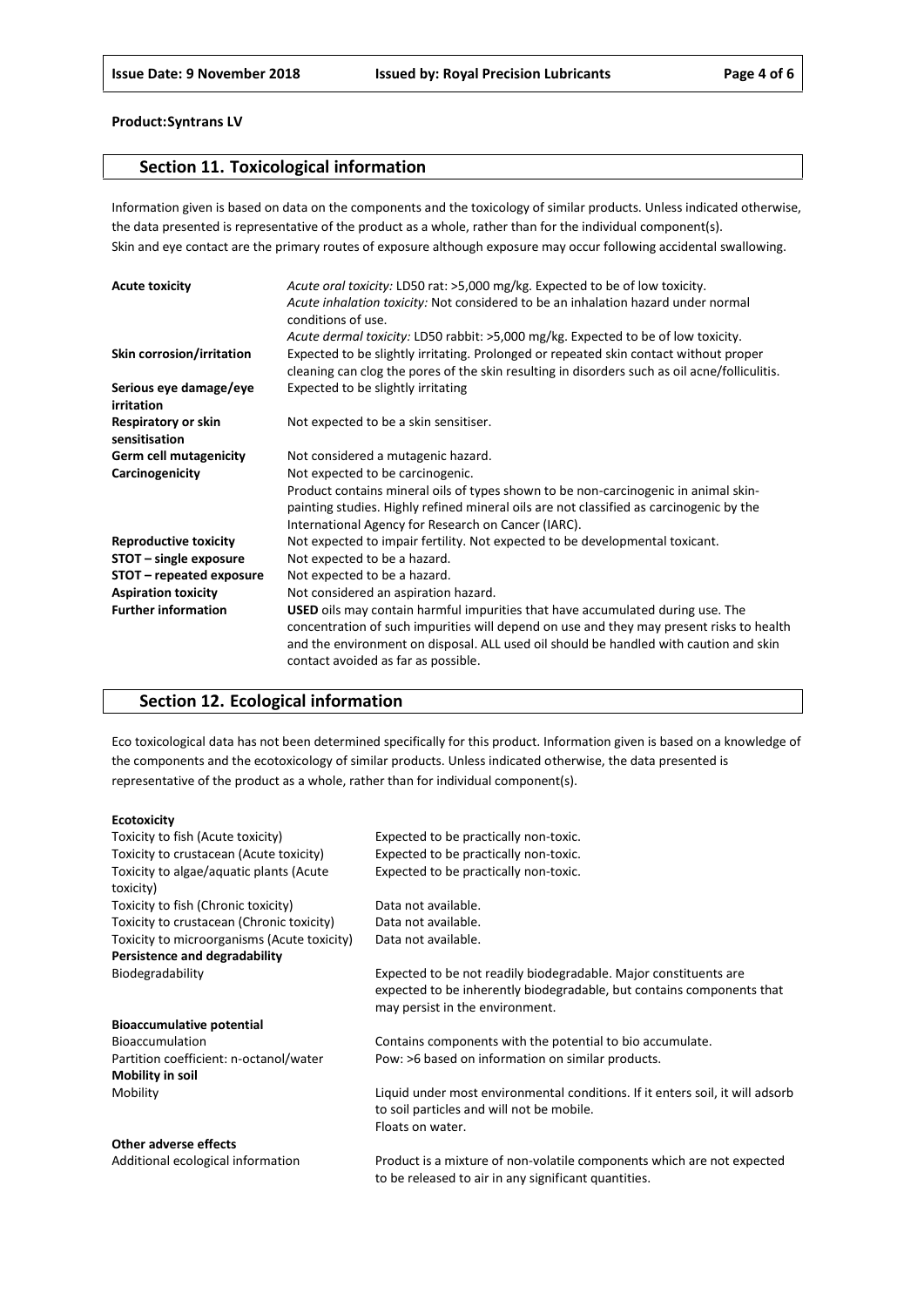Not expected to have ozone depletion potential, photochemical ozone creation potential or global warming potential. Poorly soluble mixture. May cause physical fouling of aquatic organisms. Mineral oil is not expected to cause any chronic effects to aquatic organisms at concentrations less than 1 mg/l.

## **Section 13. Disposal considerations**

| Disposal methods                                    |                                                                                                                                                                                                                              |
|-----------------------------------------------------|------------------------------------------------------------------------------------------------------------------------------------------------------------------------------------------------------------------------------|
| Waste from residues                                 | Waste product should not be allowed to contaminate soil or ground<br>water or be disposed of into the environment.<br>Disposal should be in accordance with applicable regional, national and<br>local laws and regulations. |
| Contaminated packaging                              | Dispose in accordance with prevailing regulations, preferably to a<br>recognised collector or contractor. The competence of the collector or<br>contractor should be established beforehand.                                 |
| Special precautions for landfill or<br>incineration | No additional special precautions identified.                                                                                                                                                                                |

### **Section 14. Transport Information**

| <b>National Regulations</b>      |                                    |
|----------------------------------|------------------------------------|
| ADG                              | Not regulated as a dangerous good. |
| <b>International Regulations</b> |                                    |
| <b>IATA-DGR</b>                  | Not regulated as a dangerous good. |
| IMDG-DGR                         | Not regulated as a dangerous good. |

## **Section 15. Regulatory Information**

**Standard Uniform Schedule of Medicine and Poisons** Not scheduled **Model Work Health and Safety Regulations – Scheduled Substances** Not listed **Australian Code for the Transport of Dangerous Goods by Road and Rail (ADG Code)** Not regulated

## **Section 16. Other Information**

Date of Issue Friday, 9 November 2018

| <b>Abbreviations</b> | ADG = Australian Dangerous Goods                                                         |
|----------------------|------------------------------------------------------------------------------------------|
|                      | GHS = Globally Harmonised System of Classification and Labelling of chemicals            |
|                      | IATA = International Air Transport Association                                           |
|                      | IBC = Intermediate Bulk container                                                        |
|                      | <b>IMDG</b> = International Maritime Dangerous Goods                                     |
|                      | STEL = Short term exposure limit                                                         |
|                      | TWA = time weighted average                                                              |
|                      | Varies = may contain one or more of the following 101316-69-2, 101316-70-5, 101316-71-6, |
|                      | 101316-72-7, 64741-88-4, 64741-89-5, 64741-95-3, 64741-96-4, 64741-97-5, 64742-01-4,     |
|                      | 64742-44-5, 64742-45-6, 64742-52-5, 64742-53-6, 64742-54-7, 64742-55-8, 64742-56-9,      |
|                      | 64742-57-0, 64742-58-1, 64742-62-7, 64742-63-8, 64742-64-9, 64742-65-0, 64742-70-7,      |
|                      | 72623-85-9, 72623-86-0, 72623-87-1, 74869-22-0, 90669-74-2                               |

#### **Other Information**

The information contained in this SDS is as accurate as we can ascertain at this time. However, as the information is gleaned from a number of third party sources, Royal Precision Lubricants can make no warranty, guarantee or statement as to the reliability or completeness of the information. Royal Precision Lubricants will not accept liability of any damages whatsoever arising from the reliance